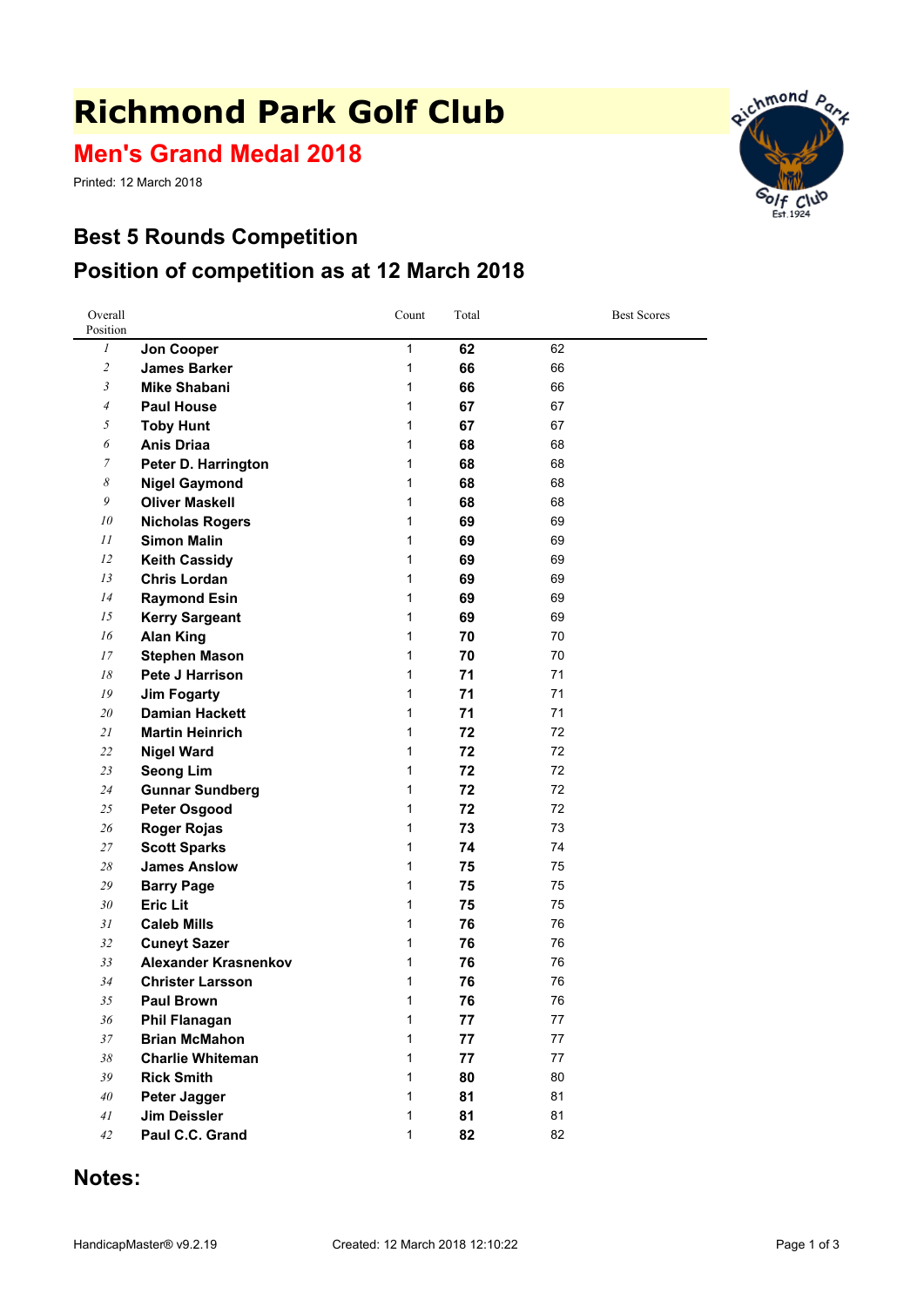The best 5 rounds by each player count towards their total.

COUNT identifies the number of scores counting for each player.

Where players have the same total, players are ordered by best last 9 holes (summed using the players' best scores). If there is still <sup>a</sup> tie, the best last 6 holes are matched (then last 3 holes and finally best last hole, as required).